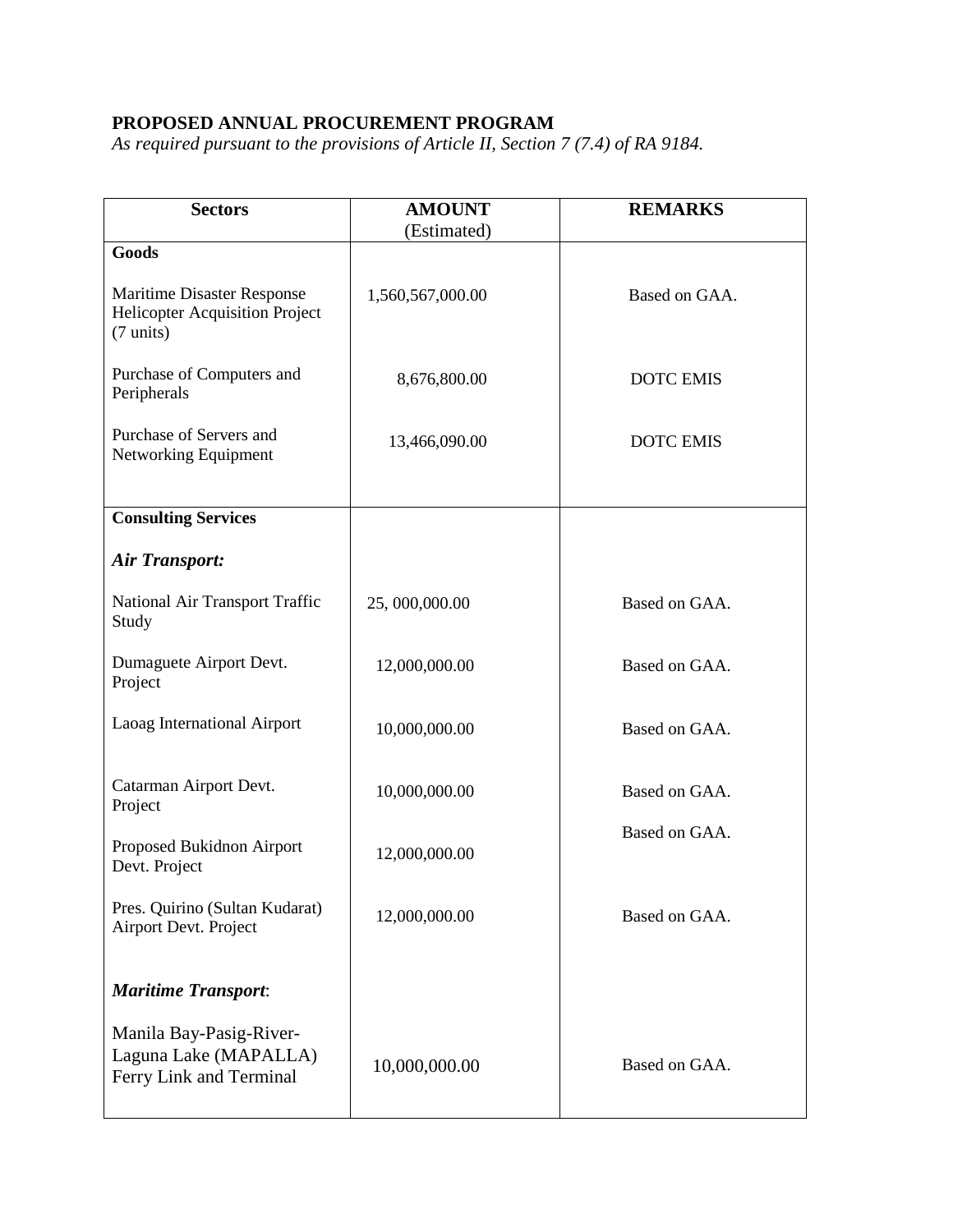| <b>Road Transport:</b>                                                                                                                              |                |                   |
|-----------------------------------------------------------------------------------------------------------------------------------------------------|----------------|-------------------|
| Planning Support and Capacity<br>Building for DOTC and LTO<br>on the Implementation of a<br>Philippine National Motor<br>Vehicle Inspection Program | 13,391,500.00  | <b>MVUC Funds</b> |
| <b>DOTC</b> Central Office:                                                                                                                         |                |                   |
| <b>Information Technology Audit</b>                                                                                                                 | 3,000,000.00   | <b>DOTC EMIS</b>  |
| Development of the DOTC<br><b>Enterprise Portal Management</b><br>System (EPMS)                                                                     | 16,000,000.00  | <b>DOTC EMIS</b>  |
| Development of the Time<br>Monitoring System (TMS) and<br>Leave Balances System (LBS)                                                               | 5,023,200.00   | <b>DOTC EMIS</b>  |
| Help Desk Solution to DOTC<br><b>Action Center</b>                                                                                                  | 5,000,000.00   | <b>DOTC EMIS</b>  |
|                                                                                                                                                     |                |                   |
| <b>Infrastructure Projects</b>                                                                                                                      |                |                   |
| <b>Airport Projects</b>                                                                                                                             |                |                   |
| Laguindingan Airport<br>Developmen t Project (LADP)<br>Air Navigation Facilities                                                                    |                |                   |
| Package 1                                                                                                                                           | 170,546,503.00 | Based on GAA      |
|                                                                                                                                                     |                |                   |
| Package 2                                                                                                                                           | 175,707,364.00 | Based on GAA.     |
| Package 3                                                                                                                                           | 346,085,389.00 | Based on GAA.     |
| Rehabilitation of Catarman<br>Airport Terminal (CY 2010)<br>Catarman, Samar                                                                         | 15,000,000.00  | Based on GAA      |
| Daraga International Airport<br>Development Project                                                                                                 | 370,000,000.00 | Based on GAA      |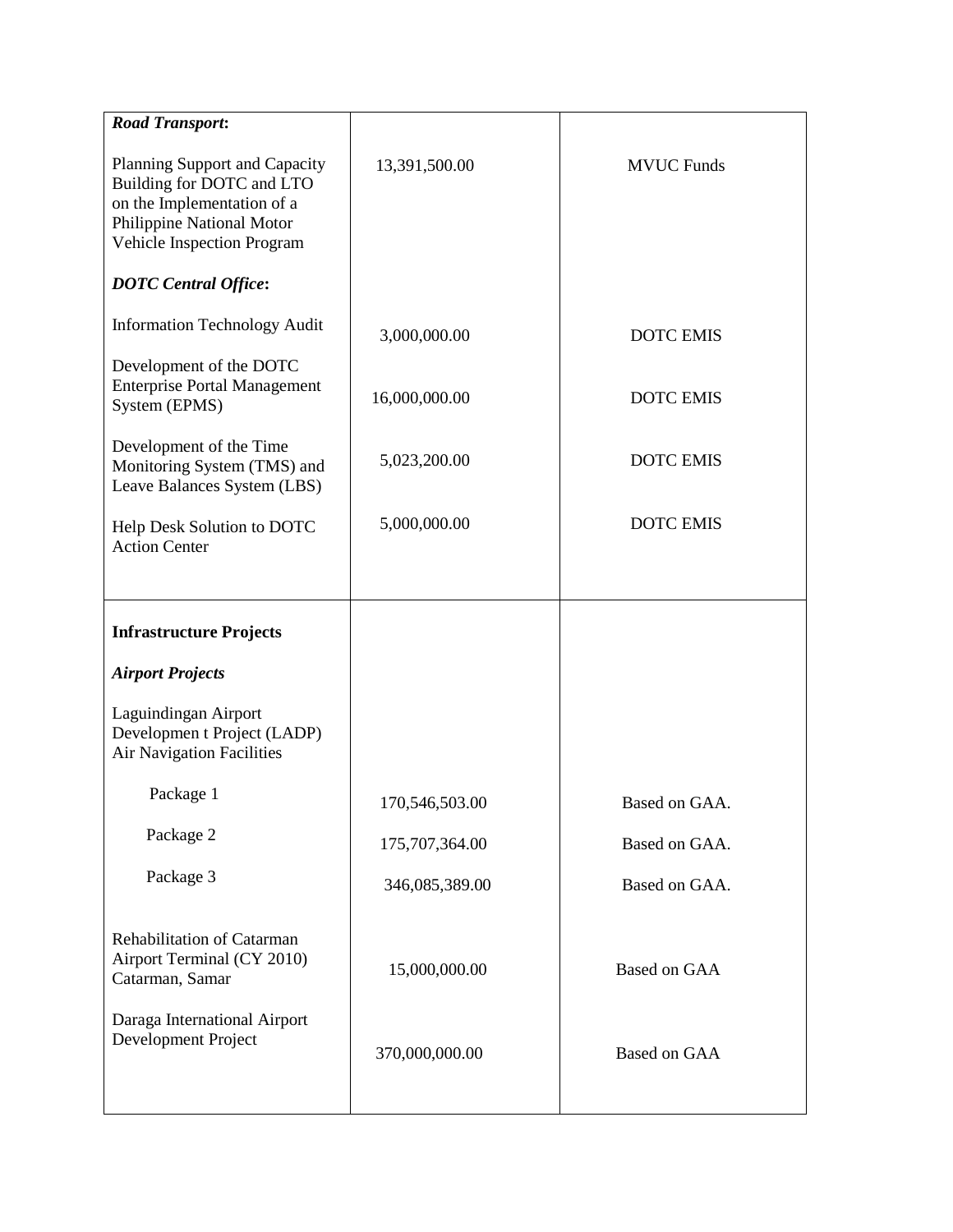| <b>Lighthouse Projects</b>                                                                                                                                                        |                                                              |                                                                                   |
|-----------------------------------------------------------------------------------------------------------------------------------------------------------------------------------|--------------------------------------------------------------|-----------------------------------------------------------------------------------|
| <b>Installation of Aids to</b><br>Navigation (ATN) along San<br>Juanico Straits, Leyte                                                                                            | 5,000,000.00                                                 | Based on GAA                                                                      |
| Sitio Elise Point, Brgy.<br>Patitiman Saguay Lighthouse,<br><b>Camarines Sur</b>                                                                                                  | 3,000,000.00                                                 | Based on GAA                                                                      |
| Construction of Lighthouse in<br>Brgy. Wawa, Abucay Bataan                                                                                                                        | 5,000,000.00                                                 | Based on GAA                                                                      |
| Construction of Lighthouse in<br>Morong Rizal Natividad<br>Extension, Pokem Bato, Brgy.<br>San Pedro                                                                              | 5,000,000.00                                                 | Based on GAA                                                                      |
| <b>Construction of New Light</b><br><b>Station Tower Lighthouse</b><br>Keeper's Dwelling and<br>Retaining Wall Light Station,<br>Tubbataha, South Islet,<br>Cagayancillo, Palawan | 10,000,000.00                                                | Based on GAA                                                                      |
| <b>Construction of Lighthouses:</b>                                                                                                                                               |                                                              |                                                                                   |
| Batangas - Talisay<br>a.<br>(Batangas)<br>b. Bohol - Cabantin Pt. -<br>Guidulman (Bohol)                                                                                          | 1,000,000.00<br>1,000,000.00                                 | <b>Based on GAA</b><br>Based on GAA                                               |
| Centro Buguey -<br>c.<br>(Cagayan)                                                                                                                                                | 1,000,000.00                                                 | <b>Based on GAA</b>                                                               |
| d. Davao-Peñaplata,<br>Island Garden of Samal<br>Dumaguete – Siquijor,<br>e.<br>Siquijor                                                                                          | 1,000,000.00<br>1,000,000.00                                 | <b>Based on GAA</b><br><b>Based on GAA</b>                                        |
| Lighthouses in Lone District<br>of Aurora:                                                                                                                                        |                                                              |                                                                                   |
| Dilasag<br>a.<br>Casiguran<br>b.<br>Baler<br>$\mathbf{c}$ .<br>Dingalan<br>d.                                                                                                     | 3,000,000.00<br>3,000,000.00<br>3,000,000.00<br>3,000,000.00 | Based on GAA<br><b>Based on GAA</b><br><b>Based on GAA</b><br><b>Based on GAA</b> |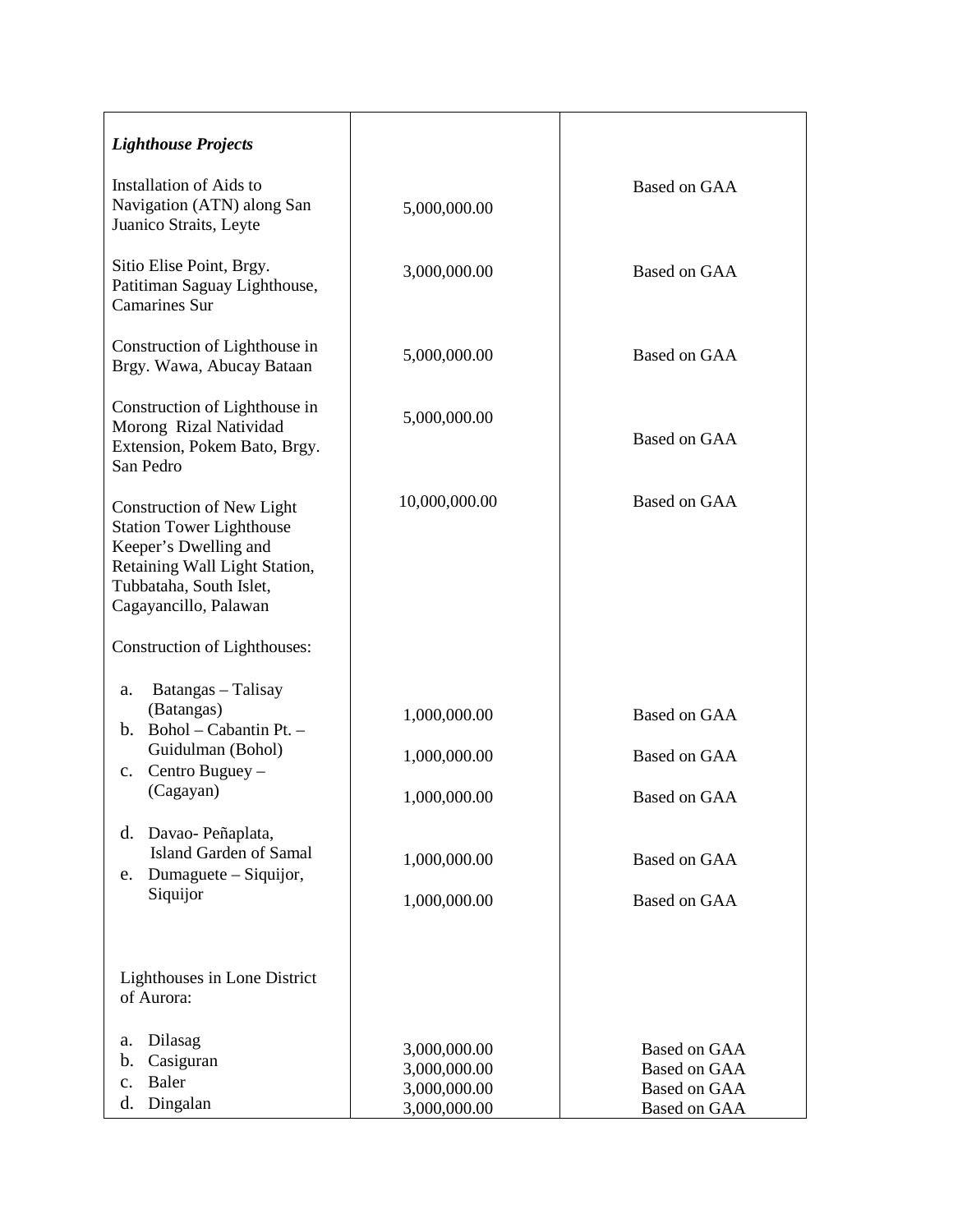| Araceli Lighthouse,<br>e.<br>Araceli, Palawan<br>Repair of Lighthouses in<br>Caramoan, Camarines Sur:                                            | 3,000,000.00                                                                                                 | Based on GAA                                                                                                                             |
|--------------------------------------------------------------------------------------------------------------------------------------------------|--------------------------------------------------------------------------------------------------------------|------------------------------------------------------------------------------------------------------------------------------------------|
| Sitio Malindog<br>а.<br>Gibgas<br>b.<br>c. Pasawangon<br>d. Gogon<br>Sitio Guinahoan<br>e.<br>f.<br>Daraga<br>g. Colongcogong                    | 3,000,000.00<br>3,000,000.00<br>3,000,000.00<br>3,000,000.00<br>3,000,000.00<br>3,000,000.00<br>3,000,000.00 | Based on GAA<br><b>Based on GAA</b><br><b>Based on GAA</b><br>Based on GAA<br>Based on GAA<br><b>Based on GAA</b><br><b>Based on GAA</b> |
| Improvement of Lighthouses<br>in the 1 <sup>st</sup> District of Northern<br>Samar:                                                              |                                                                                                              |                                                                                                                                          |
| San Bernardino, Biri<br>a.<br>Brgy. San Antonio, Biri<br>$\mathbf{b}$ .<br>San Jose<br>$c_{\cdot}$<br>Brgy. Pilar, San Antonio<br>d.<br>e. Allen | 3,000,000.00<br>3,000,000.00<br>3,000,000.00<br>3,000,000.00<br>3,000,000.00                                 | <b>Based on GAA</b><br>Based on GAA<br>Based on GAA<br><b>Based on GAA</b><br>Based on GAA                                               |
| Construction of Lighthouse in<br>Sta. Monica, Siargao                                                                                            | 3,000,000.00                                                                                                 | <b>Based on GAA</b>                                                                                                                      |
| Construction of Lighthouse in<br>Barobo, Surigao del Sur                                                                                         | 3,000,000.00                                                                                                 | <b>Based on GAA</b>                                                                                                                      |
| Rehabilitation of Cape<br><b>Bolinao Lighthouse</b>                                                                                              | 30,000,000.00                                                                                                | Based on GAA                                                                                                                             |
| <b>Buoy Base Projects:</b><br>Mactan Buoy Base                                                                                                   | 150,000,000.00                                                                                               | <b>Based on GAA</b>                                                                                                                      |
| <b>Romblon Buoy Base</b>                                                                                                                         | 75,000,000.00                                                                                                | Based on GAA                                                                                                                             |
| <b>Railway Projects</b>                                                                                                                          |                                                                                                              |                                                                                                                                          |
| Signalling System for MRT3<br>(under MRT3 SBAC)                                                                                                  | 78,000,000.00                                                                                                | <b>Based on GAA</b>                                                                                                                      |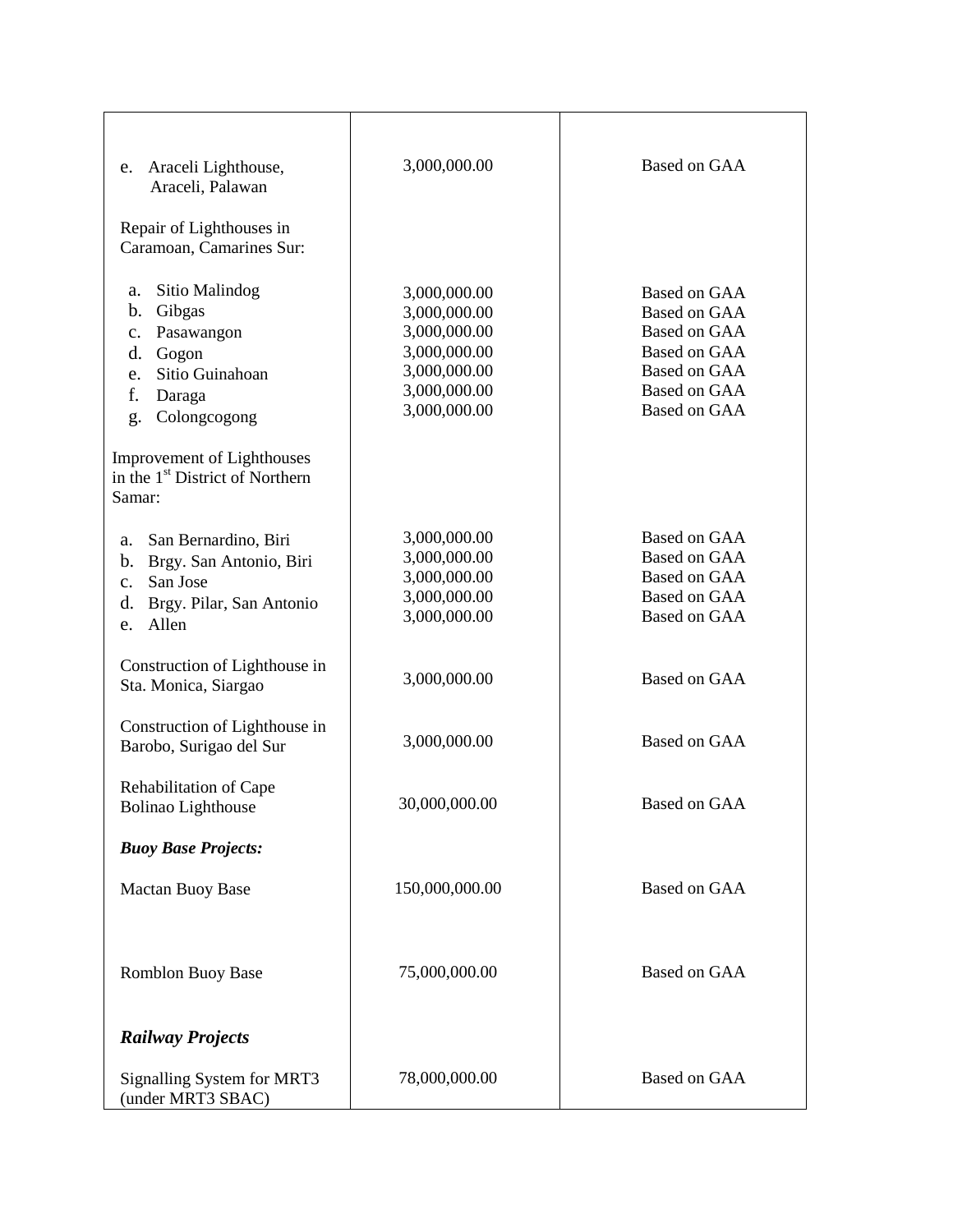| <b>Automatic Fare Collection</b><br>System for MRT3<br>(for realignment to other<br>priority/projects) | 162,000,000.00 |  |
|--------------------------------------------------------------------------------------------------------|----------------|--|
| <b>Indicative List of</b><br><b>Airports and</b><br><b>Navigational Facilities</b>                     |                |  |
| San Vicente Airport,<br>Palawan                                                                        | 10,000,000.00  |  |
| Rehabilitation of<br>Runway of Legaspi<br>Airport, Legaspi City                                        | 10,000,000.00  |  |
| Ormoc Airport<br><b>Runway Lights</b>                                                                  | 18,000,000.00  |  |
| River Landing,<br><b>Camarines Sur</b>                                                                 | 10,000,000.00  |  |
| Re-development of<br>$\overline{\phantom{a}}$<br>Davao Airport Old<br>Terminal                         | 20,000,000.00  |  |
| Maasin Airport<br><b>Runway Obstruction</b><br>Removal                                                 | 14,000,000.00  |  |
| <b>Indicative List of Ports</b><br>and Lighthouses                                                     | 10,000,000.00  |  |
| San Estaban Port,<br>Ilocos Sur (for<br>realignment to IT<br>equipment)                                |                |  |
| Victoria Lighthouse,<br>Northern Samar                                                                 | 10,000,000.00  |  |
| San Isidro Lighthouse,<br>Northern Samar                                                               | 10,000,000.00  |  |
|                                                                                                        | 20,000,000.00  |  |
| Talisay Port, Cebu                                                                                     | 15,000,000.00  |  |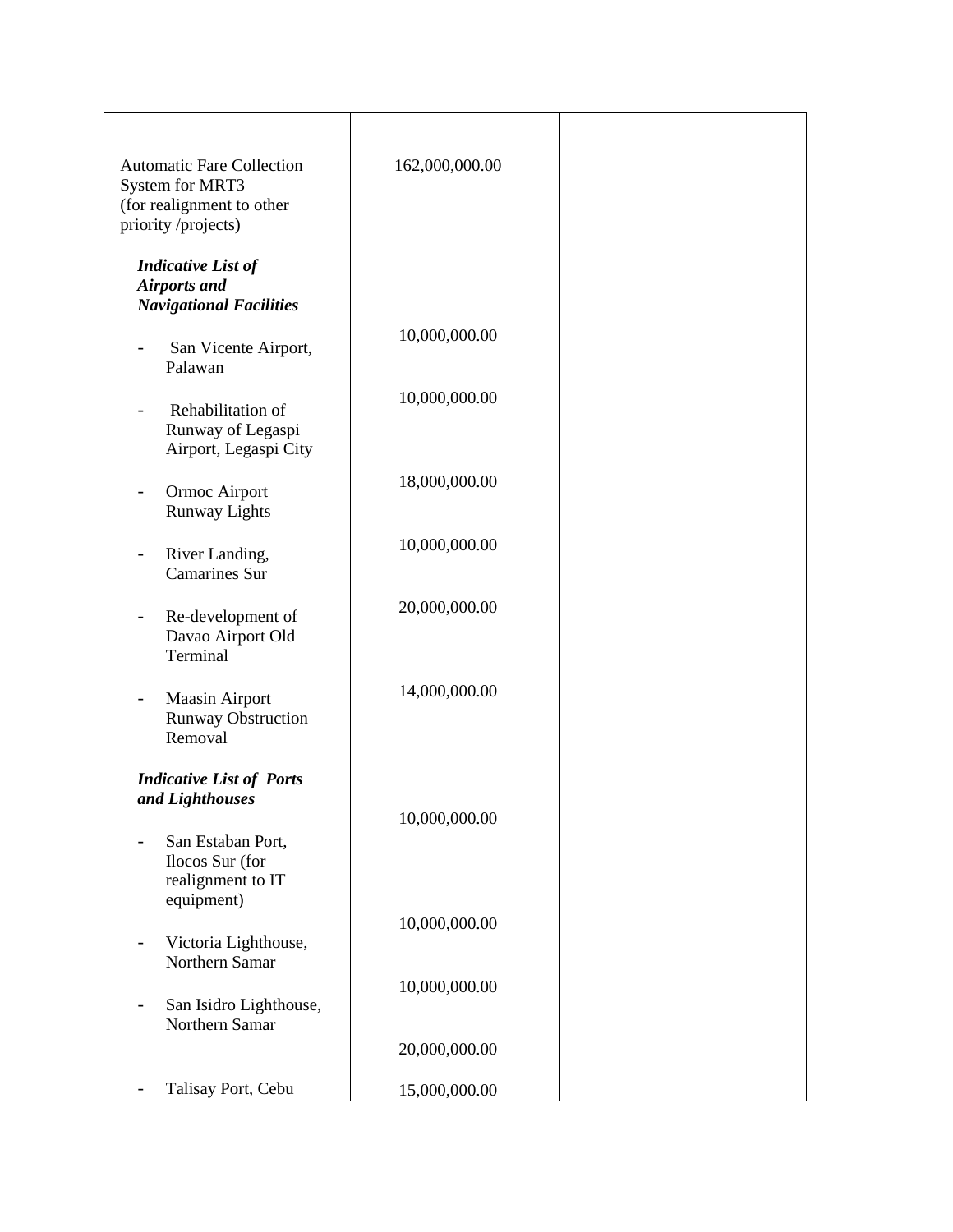| <b>Bocaue Municipal</b><br>Port, Bulacan<br>Sesmuan Port,<br>Pampanga                                            | 15,000,000.00    |                     |
|------------------------------------------------------------------------------------------------------------------|------------------|---------------------|
| <b>Public-Private Partnership</b><br><b>Strategic Support Fund</b>                                               | 5,000,000,000.00 |                     |
| <b>Airports</b>                                                                                                  |                  |                     |
| Privatization of Laguindingan<br><b>Airport Operation and</b><br>Maintenance                                     |                  | <b>Based on GAA</b> |
| New Bohol (Panglao) Airport<br>Development                                                                       |                  | <b>Based on GAA</b> |
| Puerto Princesa Airport<br>Development                                                                           |                  | Based on GAA        |
| Railways                                                                                                         |                  |                     |
| Privatization of LRT/MRT3<br><b>Operation and Maintenance</b><br>(under Rail Composite SBAC)                     |                  | Based on GAA        |
| <b>LRT 1 Cavite Extension</b><br>(under Rail Composite SBAC)                                                     |                  | <b>Based on GAA</b> |
| LRT 2 East Extension (under<br>Rail composite SBAC)                                                              |                  | <b>Based on GAA</b> |
| Various Airports, Ports,<br><b>Lighthouses and Railway</b><br><b>Projects (Subject to Approval</b><br>of DBM/OP) | 815,000,000.00   |                     |
| <b>Airports and Navigational</b><br><b>Facilities</b>                                                            | 517,500,000.00   |                     |
| Completion of land acquisition<br>of Alaminos Airport,<br>Pangasinan (for fund transfer<br>to LGU)               | 75,000,000.00    | Based on GAA        |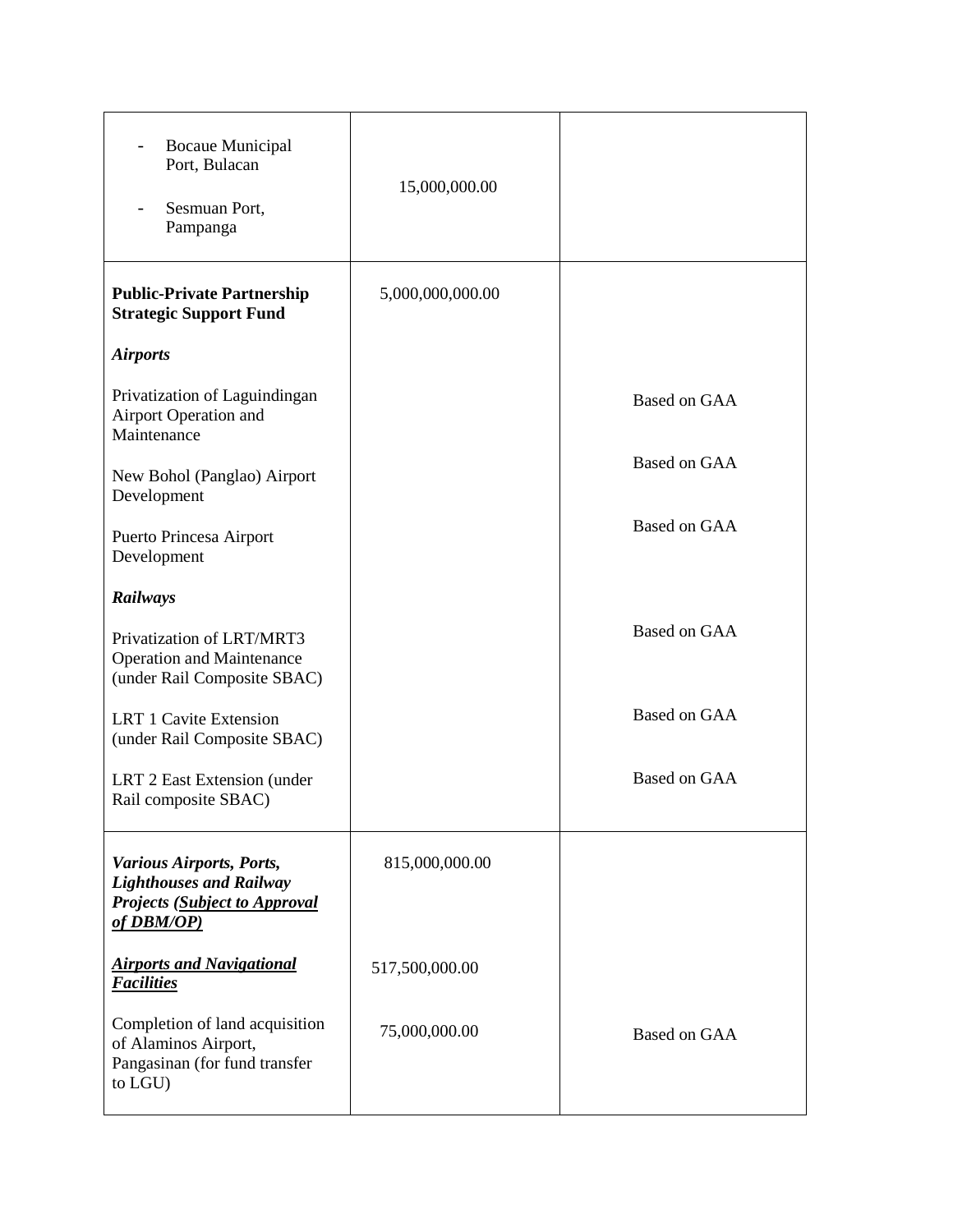| Development of Itbayat                                         | 20,000,000.00  | <b>Based on GAA</b> |
|----------------------------------------------------------------|----------------|---------------------|
| Approach and Terminal,                                         |                |                     |
| Itbayat, Batanes                                               |                |                     |
|                                                                |                |                     |
| San Vicente Airport, Palawan                                   | 65,000,000.00  | Based on GAA        |
|                                                                |                |                     |
| Development of Pinamalayan                                     | 20,000,000.00  | Based on GAA        |
| Airport, Oriental Mindoro                                      |                |                     |
|                                                                |                |                     |
| Installation of ILS at Legaspi                                 | 70,000,000.00  | <b>Based on GAA</b> |
| Airport, Legaspi City                                          |                |                     |
| Rehabilitation of runway of                                    |                |                     |
| Legaspi City Airport                                           | 20,000,000.00  | Based on GAA        |
|                                                                |                |                     |
| Development of San Jose                                        |                |                     |
| Airport, Camarines Sur                                         | 20,000,000.00  | Based on GAA        |
|                                                                |                |                     |
| Rehab of the old Domestic                                      | 35,000,000.00  | Based on GAA        |
| Terminal Bldg., Kalibo, Aklan                                  |                |                     |
|                                                                |                |                     |
| Rehab of Borongan Airport,                                     | 15,000,000.00  | Based on GAA        |
| Eastern Samar                                                  |                |                     |
| <b>Construction of Maasin</b>                                  |                |                     |
| Airport, Maasin City                                           | 45,000,000.00  | Based on GAA        |
|                                                                |                |                     |
| <b>Catarman Airport Feasibility</b>                            | 7,500,000.00   | <b>Based on GAA</b> |
| Study                                                          |                |                     |
|                                                                |                |                     |
| Completion of Dipolog New                                      | 75,000,000.00  | Based on GAA        |
| Airport Terminal Bldg.                                         |                |                     |
|                                                                |                | <b>Based on GAA</b> |
| Completion of runway asphalt<br>overlay, Lumbia Airport, CDO   | 30,000,000.00  |                     |
|                                                                |                |                     |
| Upgrading of PTB of Sanga-                                     | 20,000,000.00  | <b>Based on GAA</b> |
| Sanga Airport, Bongao, Tawi-                                   |                |                     |
| Tawi                                                           |                |                     |
|                                                                |                |                     |
|                                                                |                |                     |
| <b>Ports and Lighthouses</b>                                   | 297,500,000.00 |                     |
|                                                                |                |                     |
| <b>Improvement of Valanga Port</b>                             | 20,000,000.00  | <b>Based on GAA</b> |
| including the construction of<br>lighthouse and keeper's room, |                |                     |
| Itbayat, Batanes                                               |                |                     |
|                                                                |                |                     |
| Construction of Balagtas Port,                                 |                |                     |
|                                                                | 3,000,000.00   | Based on GAA        |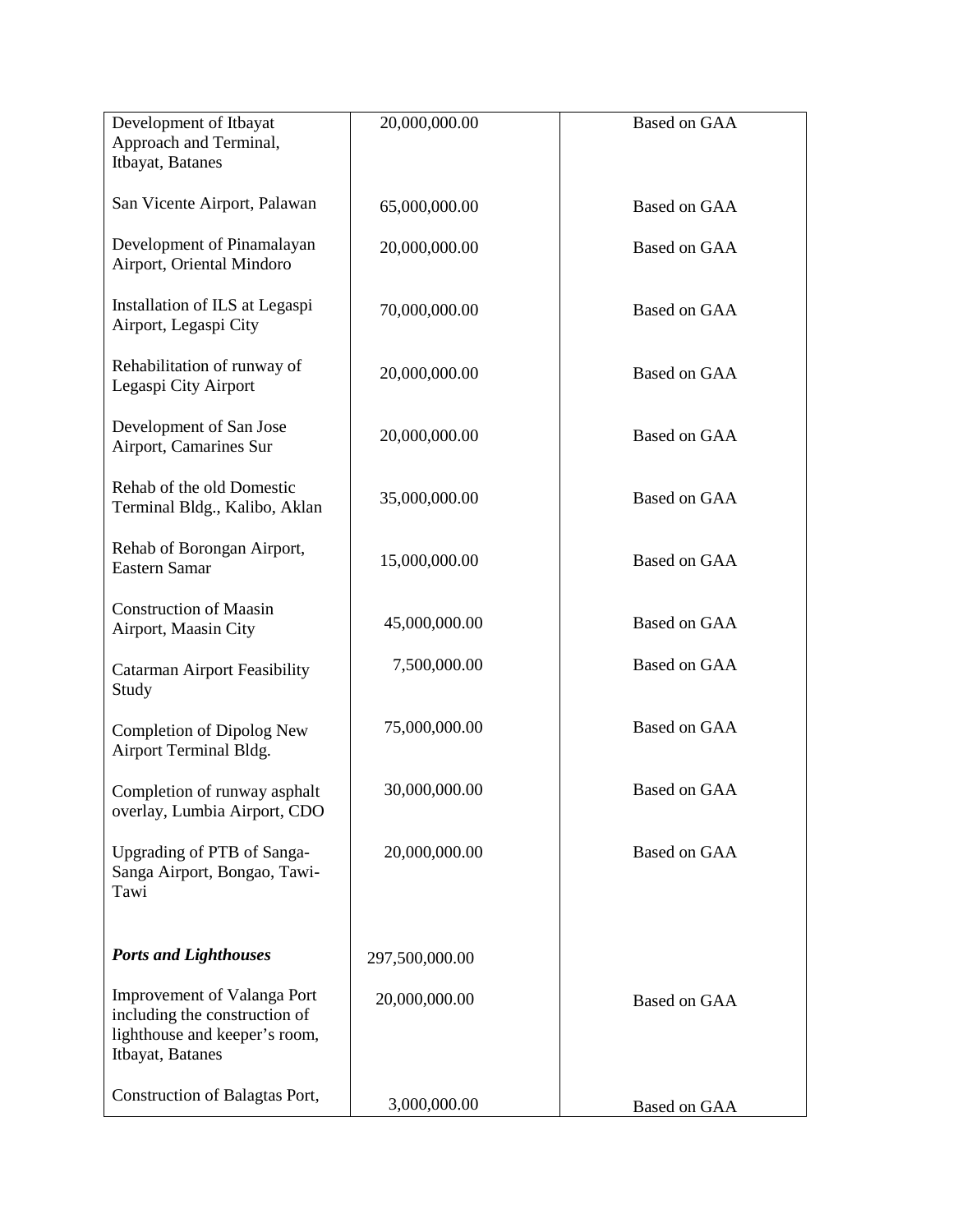| Bulacan                                                                                                 |               |                     |
|---------------------------------------------------------------------------------------------------------|---------------|---------------------|
| <b>Construction of Plaride/Pulilan</b><br>river landing, Bulacan                                        | 5,000,000.00  | Based on GAA        |
| Rehab of Corcuera Port,<br>Romblon                                                                      | 30,000,000.00 | Based on GAA        |
| Development of Codon Roro<br>Port, San Andres Catanduanes                                               | 45,500,000.00 | Based on GAA        |
| <b>Construction of Dapdap</b><br>Causeway, Legaspi City,<br>Albay                                       | 15,000,000.00 | Based on GAA        |
| Improvement of Sto. Domingo<br>Port, Albay (for realignment to<br>IT equipments)                        | 10,000,000.00 | Based on GAA        |
| Improvement of Bacacay Port,<br>Albay (for realignment to IT<br>equipments)                             | 10,000,000.00 | Based on GAA        |
| Improvement of Pili Port,<br>Bacacay, Albay (for<br>realignment to IT equipments)                       | 10,000,000.00 | Based on GAA        |
| Construction of Lighthouse,<br>Bato, Catanduanes                                                        | 2,500,000.00  | Based on GAA        |
| Construction/Improvement of<br>Port in Cabugao, Ivisan, Capiz                                           | 5,000,000.00  | Based on GAA        |
| Construction of PCG Station,<br>Iloilo City                                                             | 15,000,000.00 | <b>Based on GAA</b> |
| Construction of Causeway and<br>RC pier, Hindang Leyte                                                  | 15,000,000.00 | Based on GAA        |
| Repair/Rehab/Upgrade of<br>lighthouses in Brgy. Suluan,<br>Guiuan and Borongan, Eastern<br>Samar        | 3,000,000.00  | Based on GAA        |
| Construction of lighthouses in<br>Usukan Area, Guiuan and<br>Brgy. San Vicente, Sulat,<br>Eastern Samar | 10,000,000.00 | Based on GAA        |